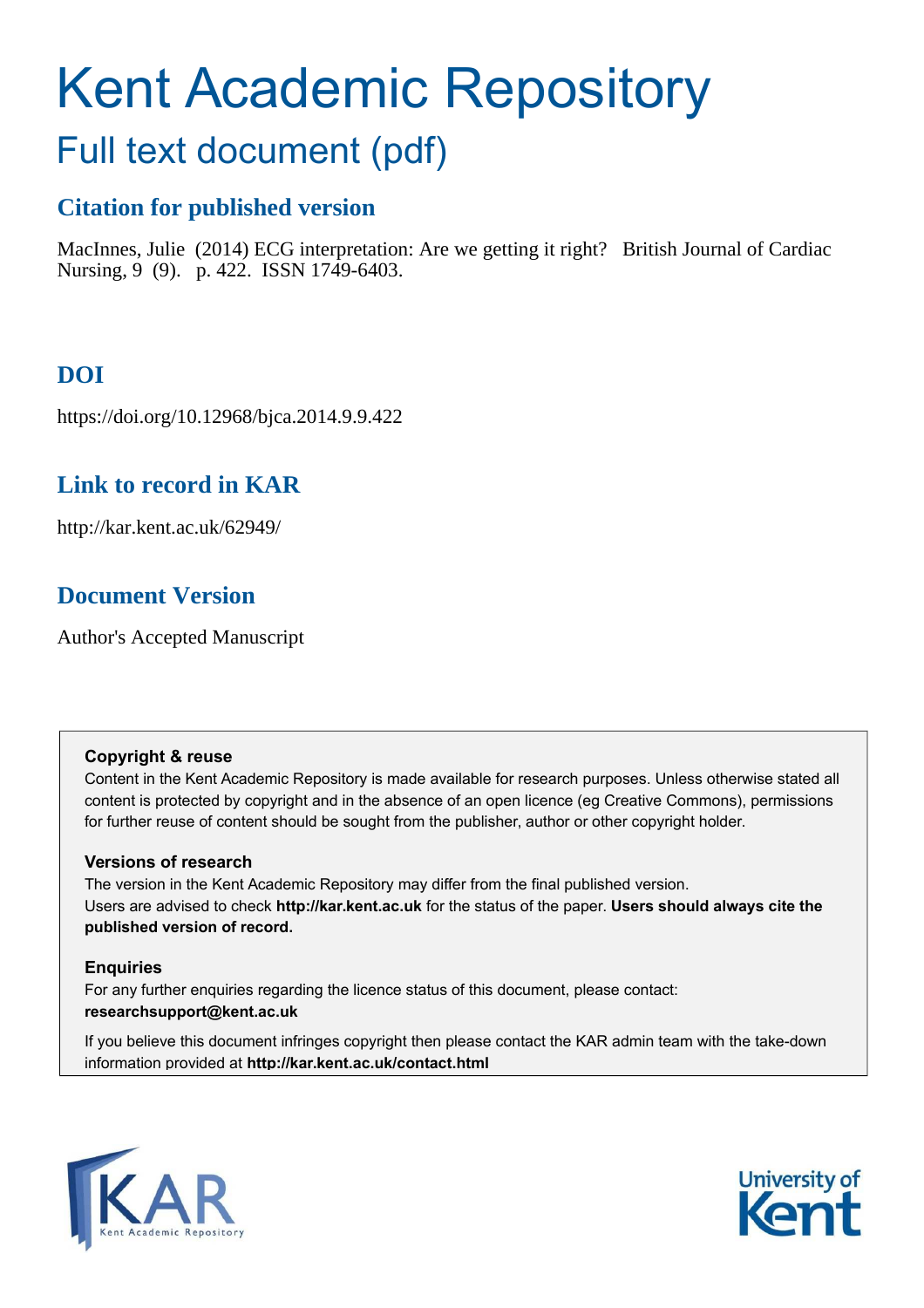#### **ECG Interpretation – Are we getting it right?**

#### *Dr. Julie MacInnes, Senior Lecturer in Cardiac Care, School of Nursing, Faculty of Health and Social Care, Canterbury Christ Church University.*

The importance of identifying and managing cardiac arrhythmias seems to be in the news lately with the publication earlier this year of the updated NICE guidance on the management of atrial fibrillation (NICE, 2014) and calls for the forthcoming Hearth Rhythm Congress in Birmingham, October 2014. There have been a number of articles published on how best to identify cardiac arrhythmias and interpret the 12-lead ECG (Jabbour, 2014; Rowlands and Moore, 2014). Within cardiovascular care, the 12-lead ECG remains the single, most important diagnostic test in the assessment of arrhythmias and other cardiac abnormalities and it is therefore vital that clinicians are appropriately skilled in both recording and interpretation. However, it has been highlighted in a number of studies that medical and nursing staff often have limited knowledge and skills of ECG interpretation due to lack of, or inadequate training (Richley, 2013). Errors in interpretation can lead to mis-diagnosis or delayed intervention.

Rowlands and Moore (2014) identified three possible solutions to inadequate skills of interpretation: Firstly, the use of computer-generated ECG analysis or trusting 'what the ECG machine tells us'. This, as many of us know, can be fraught with errors (Wetherall, 2014). Secondly, rapid access to skilled interpretation - A number of centres now offer this service, although this is still not widely available within the NHS and arguably, not as 'rapid' as skilled interpretation by the individual recording the ECG. Thirdly, and most practically, effective training and assessment of healthcare professionals. NMC pre-registration competencies make limited reference to ECGs and so it might reasonably be assumed that on registration, nurses have had little or no formal assessment of ECG recording and interpretation.

This leads us to an interesting debate about how best to teach these essential skills. This debate is, of course, underpinned by broader educational concepts of how we learn. Pedagogical learning and teaching strategies such as interactive and group-based activities utilising, for example, the presentation of patient case studies, easily lends itself to learning how to interpret the ECG, especially when preceded by more formal 'information giving' sessions. The development of problem-solving skills within a clinical context is also important since the ECG can yield both falsepositive and false-negative results and findings should always be considered in the light of a holistic patient assessment - it is just one piece of the puzzle.

There are a number of structured methods available for systematic ECG analysis, each involving a number of steps, for example, the colour-coded CRASH system (Jabbour, 2014). To some extent the choice of method is based on individual tutor or student preference and each may be valuable. It would, however, seem appropriate to evaluate their effectiveness in terms of level of accuracy and speed of use to determine if any one method is superior to another.

Such comprehensive education, arguably, requires a significant amount of time and commitment. One or even half-day courses may make useful updates for the advanced practitioner but are unlikely to develop the skills necessary to reach an acceptable level of competence for most nurses. The rigorous, formal assessment of competence is an essential element of any ECG course and is necessary to avoid a mismatch between confidence and competence as described by Rowlands and